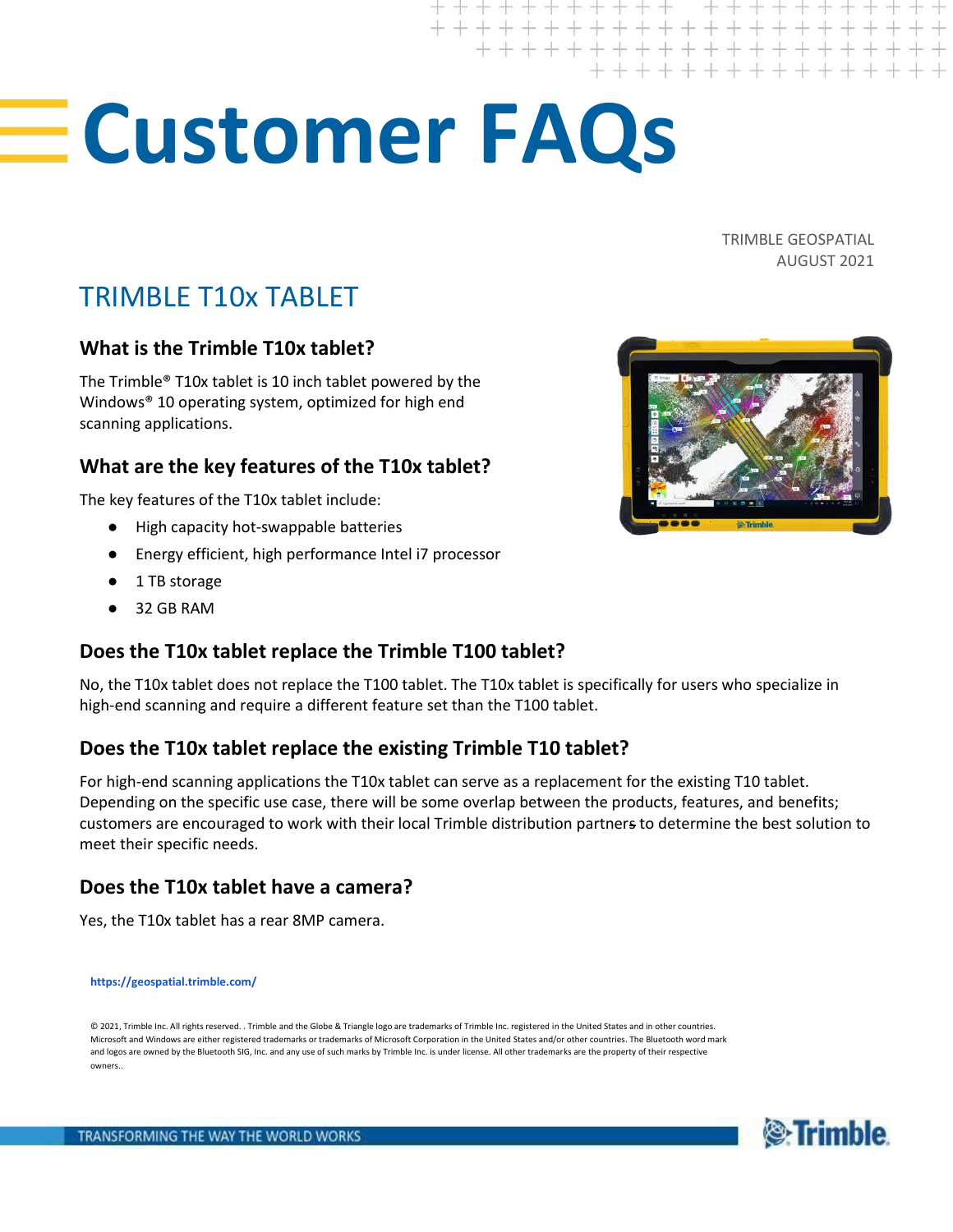# **Does the camera have a flash?**

Yes. Note the flash is not active using the Windows camera app. Using the DTM app (found under Utilities) images can be captured using the flash.

#### **How many programmable function keys are available?**

The T10x tablet has five programmable FN keys (3 hard keys, and 2 soft keys).

#### **What COM ports are available on the T10x tablet?**

The T10x tablet has 1 x USB 3.0 port, 1 USB C charging port, and an RJ45 LAN port.

#### **What is the operating system on the T10x tablet?**

The T10x tablet is powered by the Windows 10 IoT Enterprise operating system.

# **What is the storage capacity of the T10x tablet?**

The T10x tablet has 1 TB of storage.

Note - Actual available storage will vary depending on applications installed on the tablet.

#### **Is the storage expandable?**

No.

#### **How much RAM does the T10x tablet have?**

The T10x tablet has 32 GB of RAM.

#### **What are the dimensions of the T10x tablet?**

7.8 x 11 x 0.86 in / 198 x 279 x 22 mm (H x W x D).

#### **How much does the T10x tablet weigh?**

1.4kg (3.1 lbs).

#### **What size is the screen?**

The screen is 10.1 inches / 25.65 cm.

#### **How do I interact with the screen, what modes are available?**

The T10x tablet's screen supports touch modes including finger mode, glove mode, and stylus mode. Note - The digital pen (stylus) comes standard with the T10x tablet.

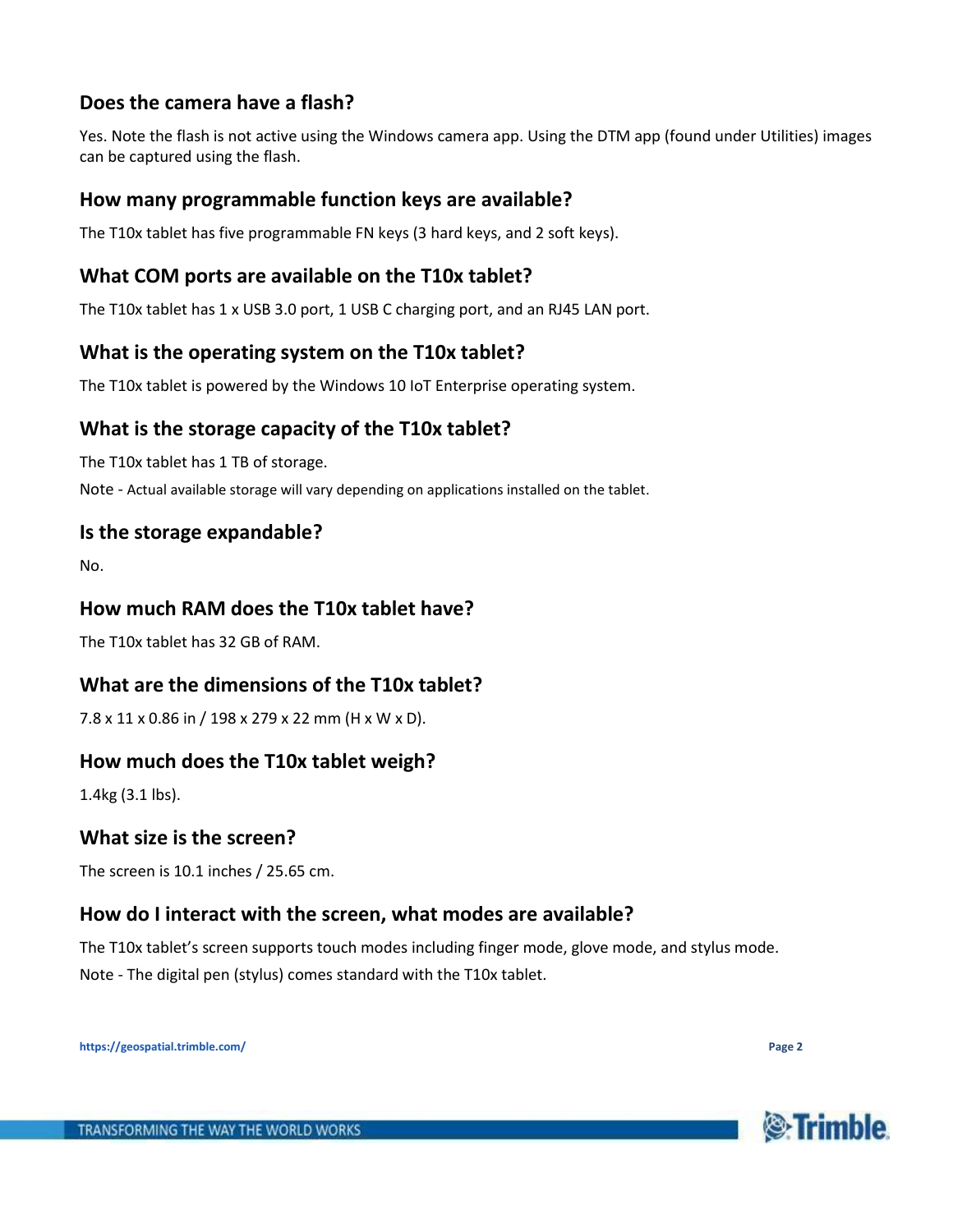# **What technology is the digital pen that comes with the T10x tablet?**

The digital pen is an active stylus (powered by 1 x AAAA battery) with a fine tip for accurate selection and writing.

#### **Does the digital pen work with other devices, for example, the existing T10 tablet?**

No, the digital pen works only with the T10x tablet.

#### **Can I lock or rotate the screen?**

Yes, using the Control Center application. By default the screen rotation is locked.

#### **What is the screen brightness and resolution?**

The resolution is 1920 x 1200 pixels and the brightness is 1000 Nits

#### **What keyboard options are available?**

The T10x tablet has a pop-up (on-screen) keyboard, and an external keyboard can also be used. Trimble does not offer an external keyboard for sale with this unit.

# **What is battery "Ship mode"?**

Ship mode serves to preserve battery life and minimize power drain during shipping and storage by electronically disconnecting the battery from the rest of the system. When the user turns on the T10x tablet for the first time while plugged into AC Power, the battery connects to the rest of the system, and is subsequently removed from ship mode.

#### **Are the batteries hot-swappable?**

Yes.

#### **What is the capacity of the batteries used in the T10x tablet?**

The batteries are 8000 mAh hot-swappable.

#### **How long does it take to charge the batteries?**

It can take up to 7.5 hours to charge the battery from empty.

Note - Battery operation and recharge times will vary based on many factors, including screen brightness, application, features, power management, battery conditioning, and other settings or preferences.

#### **How do I maximize battery life?**

Ways to reduce power consumption and extend the battery life are:

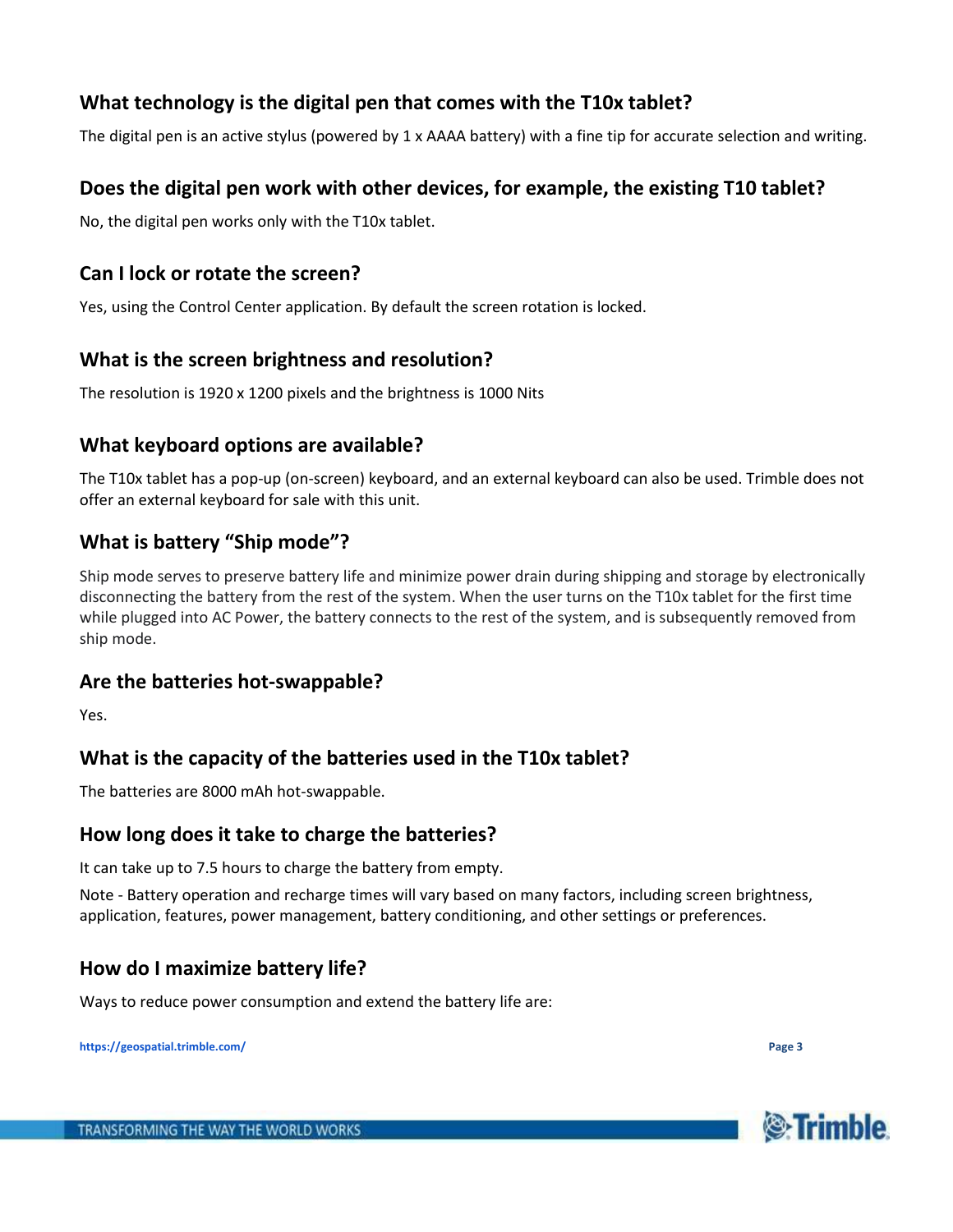- Power saver mode (Windows 10 Action Center).
- Minimize the Power & Sleep timeout settings (Settings / System / Power & Sleep).
- Reduce the display backlight ( $Fn + 4$  keys on the keypad).
- Lock the screen rotation.
- Turn off the radios (Wi-Fi, Bluetooth<sup>®</sup>) when you are not using them.
- Change sync settings (Settings / Accounts / Sync your settings). Deselect the items you don't need.

#### **Is it normal for the battery to get warm?**

Yes, it is normal for any battery to get warm during discharge or charging. Note that batteries should not be charged at temperatures below 32 °F (0 °C) nor at temperatures above 113 °F (+45 °C) to avoid impacting battery longevity and performance. Do not charge batteries inside a hot vehicle (for example, parked in the sun) as temperatures can quickly exceed the specified range.

#### **How long do the batteries last on a single charge?**

3.5 hours based on typical X7/Trimble Perspective scanning use case.

Note - Battery run time will vary based on factors including (but not limited to): software applications in use, wireless features in use (Bluetooth, Wi-Fi, GPS), exposure to extreme heat or cold, age of the batteries, and battery storage and charging routines.

#### **Does the T10x tablet have EMPOWER bays?**

No.

#### **What software runs on the T10x tablet?**

The T10x tablet is optimized to run Trimble Perspective software. The T10x tablet is powered by the Windows T10 IoT Enterprise operating system, so it is expected compatible software will work on this tablet. It is recommended that users test the operation and functionality of software applications to validate specific software and use cases.

#### **Does the T10x tablet support loading third-party software?**

Yes. It is recommended users test any solution using third-party software to ensure compatibility and performance prior to field deployment.

#### **Does the T10x tablet have 4G/5G (WWAN) support?**

No, the T10x tablet is offered with Wi-Fi / Bluetooth configuration only.

#### **Does the T10x tablet have a Cirronet radio option?**

No, the T10x tablet does not have a built-in 2.4Ghz radio.

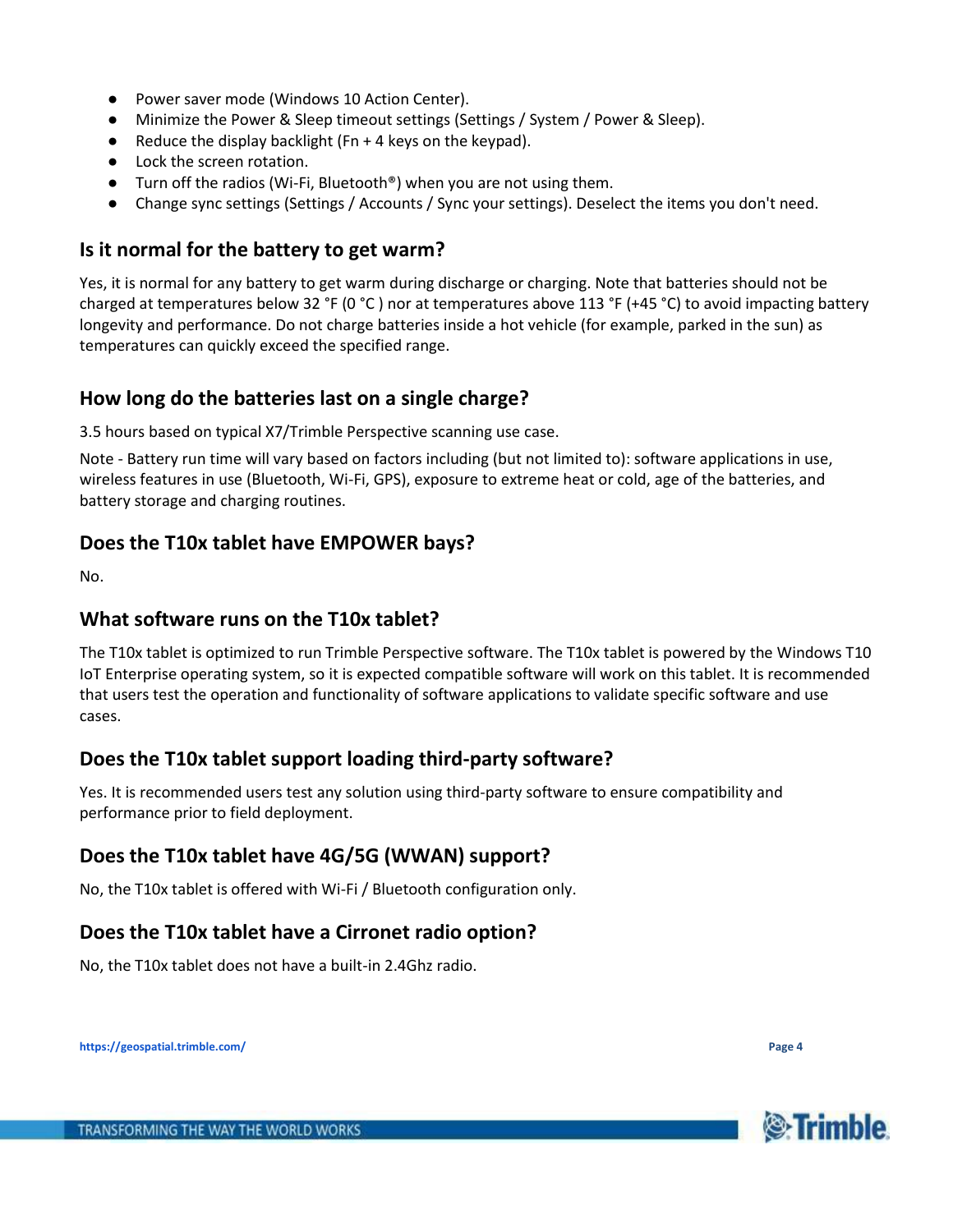# **Does the T10x tablet have internal GNSS?**

Yes.

# **What level of accuracy can I expect?**

<4m (Horizontal RMS) is expected in reasonable conditions.

Note – It requires reasonable multipath conditions. Ionospheric conditions, multipath signals, or obstruction of the sky by buildings or heavy tree canopy may degrade precision by interfering with signal reception.

#### **Can I use an external GNSS receiver with my Trimble T10x tablet?**

Yes.

Note - The tablet does not come with pole mount accessories, so may not be suitable for all GNSS applications.

#### **What operating system powers the T10x tablet?**

Windows 10 IoT Enterprise.

# **How do I activate Windows 10 IoT Enterprise on the Trimble T10x tablet?**

When the tablet is turned on, the user is prompted to set up the tablet including setting up / configuring the operating system.

# **How does the operating system language provisioning feature work?**

When you turn on the T10x tablet for the first time, you are prompted to select the desired language. The process is the same as on any device powered by the Windows 10 IoT Enterprise operating system.

# **Should I update the Windows operating system when there is one available from**

# **Microsoft?**

Yes, it is recommended that users update to the latest version of the Windows operating system.

# **What version of the operating system ships with the T10x tablet?**

The operating system version that ships with the T10x tablet will vary depending on time of purchase. The operating system shipping with the tablet will be periodically revised as updates become available.

# **How do I stop Windows operating system updates? I don't want them while I'm in the middle of an important job?**

With the Windows 10 IoT Enterprise operating system you can control how and when updates are downloaded. However, make sure your system is updated as soon as possible to prevent security breaches.